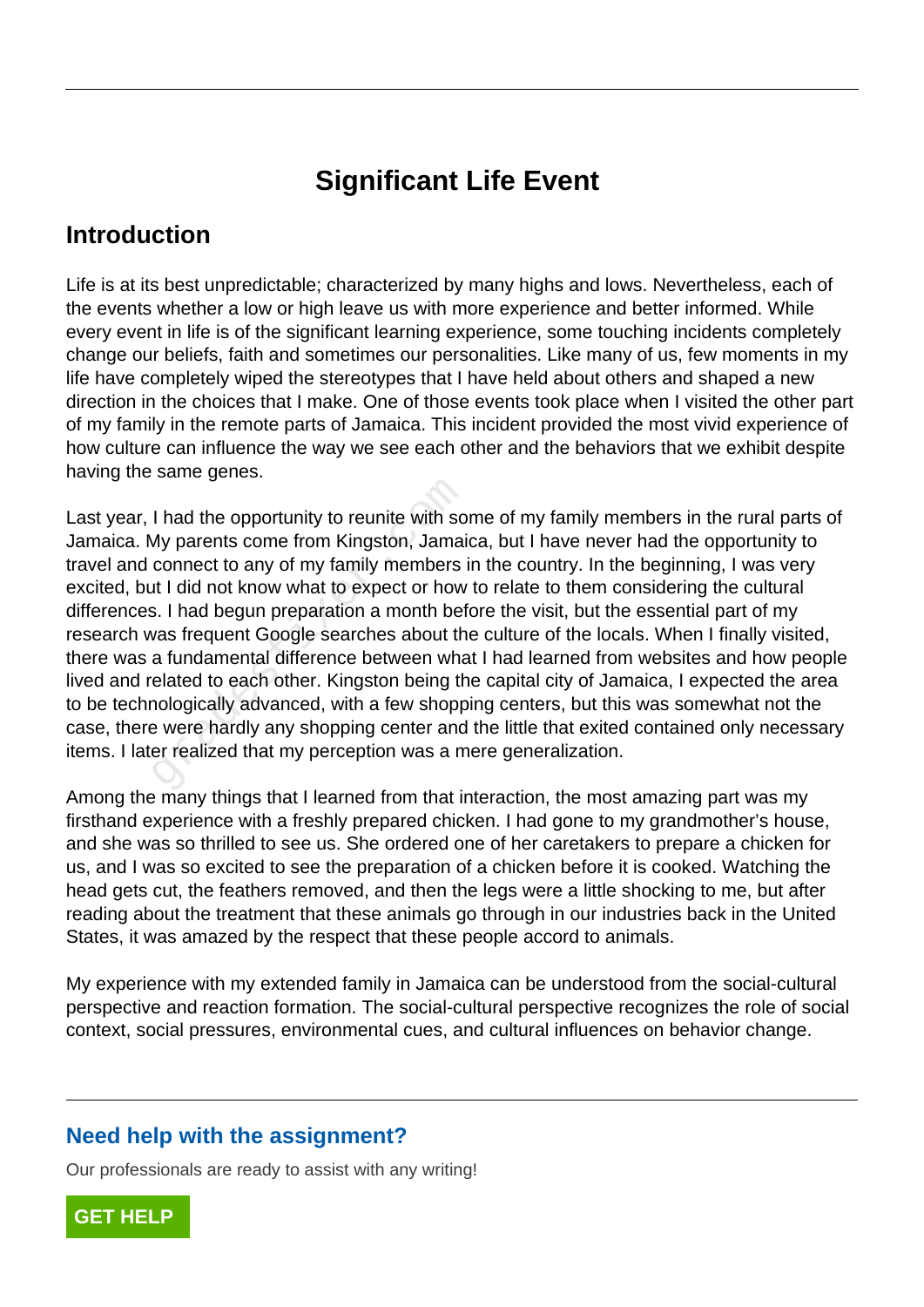Attitudes and values underline the social culture perspective. According to Shiraev and Levy (52), attitudes are the psychological representations that rely on an evaluation of various features of the social world. These values are based on personal experiences and form the psychological link between cognitive images that act as the basis of their evaluations. Our memories retained a particular image together with their appraisal. Values, on the other hand, are the attitudes that reflect a standard, principal or quality that are considered by individuals the most desirable or appropriate. Values are more stable than attitudes and represent the most significant influence on how we interact and behave on various occasions. For example, during my visit to Jamaica, it was amazing to realize how religion plays a central role in shaping how people interacted and viewed each other. While my parents are somehow religious, I am not that religious from our homes and religion forms the least consideration when interacting with others. A sort of sacred chant characterized every conversation back in Jamaica. For example, my grandmother was delighted that God had been keeping us safe, immediately after we met; she spends a few seconds reciting some prays which I came to learn that she was thanking God for being able to see us before departing from this world. I'm amazed by the value that she placed on the belief in God and his protective capacity. When explaining the difference in cultural values, Vognar (n.p.) observes that the differences that exist between individuals from different cultures are connected to the way various groups cope with the fundamental societal problems.

After a careful examination, I realized my experience in Jamaica took place in four different stages. First, there is the initial period where I approached my new family from the perspective of my own culture, personality and stereotyped information from the internet. This was a period characterized by stereotypes and polarities, but after a little interaction with the locals, the stereotypes that I approached them with began to faint. I realized that was a critical point of awakening where I learned new ideas about the community, and more importantly, my perspective started changing. There is also a period of adjustment, which acts as a critical point of completely wiping the stereotypes. However, I did not stay for an extended period of complete adjustment but the impressions that I gained from the few months that I stayed with the locals. The last stage of the perspective change is described by Shiraev and Levy (62), as the period of testing and consolidation. In this stage, the visitor has acquired a revised version of the values and beliefs the bellet in God and his protective cappules, Vognar (n.p.) observes that the d<br>altures are connected to the way various<br>fetul examination, I realized my experie<br>eful examination, I realized my experie<br>est, there is the i

Finally, my experiences in Jamaica provided a wealth of information about how culture affects our perception and attitudes towards life in general thus shaping both my implicit and explicit memories. Due to the mere fact that I had come from a highly industrialized country, my expectation was very high and, in some cases, I was shocked to realize the some of the things that we regard as essential in urban life are not even necessary for survival. Also, I learned the importance of being open-minded when interacting with people from other cultures. I went to Jamaica with limited knowledge about the culture and language. In fact, most of the information

#### **Need help with the assignment?**

Our professionals are ready to assist with any writing!

**[GET HELP](https://my.gradesfixer.com/order?utm_campaign=pdf_sample)**